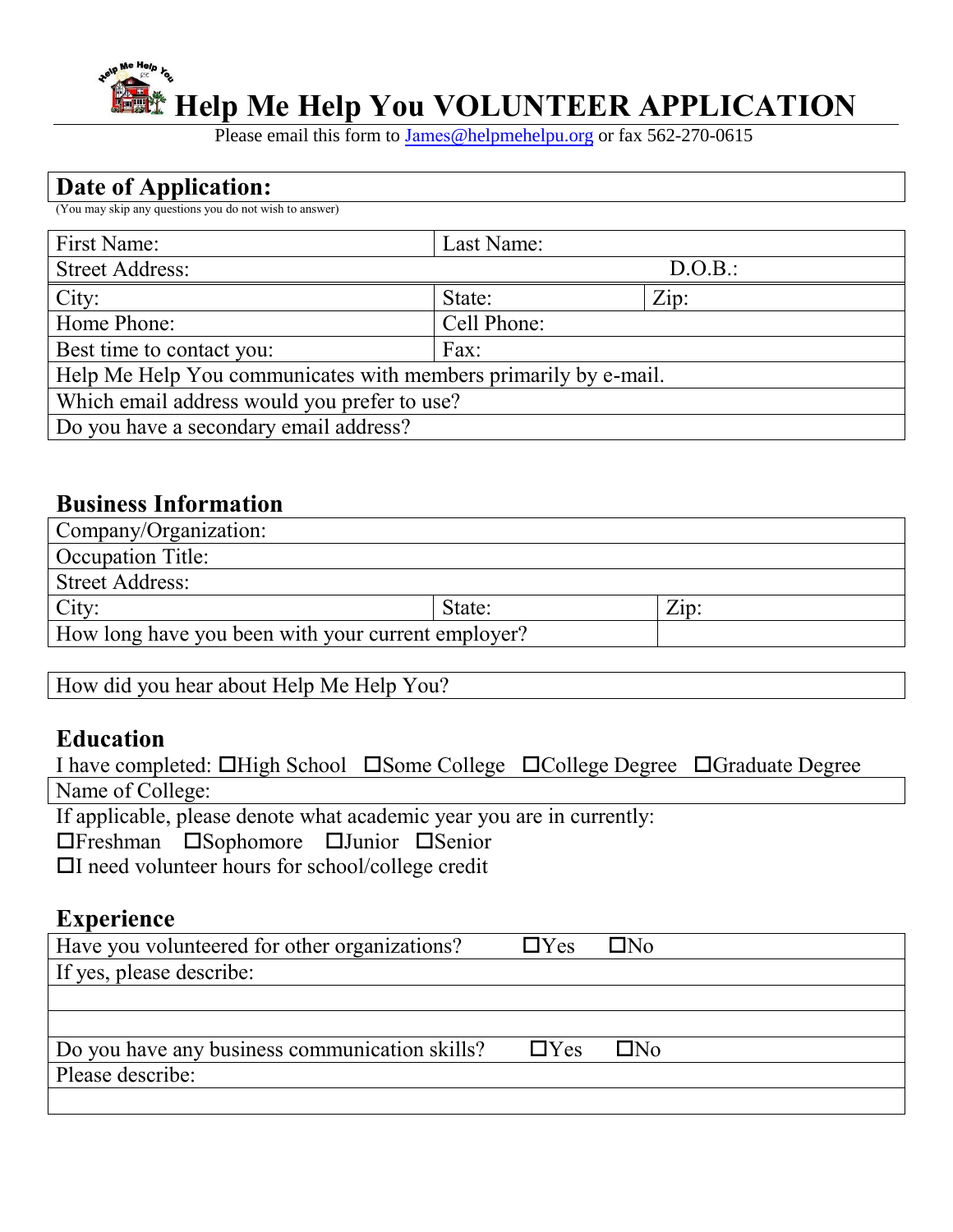Please list any civic groups, clubs or associations of which you are a member:

Do you have any physical restrictions or health issues that we should be aware of?

#### **Interests & Availability**

Please select the most appropriate day and shift that you would be available to volunteer:

| <b>Mornings:</b>                      | Monday | Tuesday | Wednesday | Thursday | Friday |
|---------------------------------------|--------|---------|-----------|----------|--------|
| <b>Afternoons:</b> Monday             |        | Tuesday | Wednesday | Thursday | Friday |
| Evenings:                             | Monday | Tuesday | Wednesday | Thursday | Friday |
| Are you available for special events? |        |         |           |          |        |

Please check any areas where you may be interested in volunteering:

- $\square$  Conducting Food Drive & Deliveries
- Food Pantry Volunteer
- $\Box$  Financial Literacy Instructor
- Financial Literacy Assistant
- □ Research
- Volunteer Coordinator
- $\square$  Marketing/Public Relations
- □ Social Media Outreach
- □ Grant Research/Grant Writing
- □ Accounting/Bookkeeping

### **References**

Please provide us with some references:

If you are an employee, your business reference needs to be a supervisor. If you have your own business, the referent needs to be someone with whom you are currently doing business. We also ask for two personal references who can vouch for your reputation, character, and morals. We prefer local references who have know you for at least two years. Please do not use relatives.

| Reference #1: Employer/Supervisor or Business Associate Reference |        |      |
|-------------------------------------------------------------------|--------|------|
| <b>Full Name:</b>                                                 |        |      |
| Company:                                                          |        |      |
| Address:                                                          |        |      |
| City:                                                             | State: | Zip: |
| <b>Business Phone:</b>                                            |        |      |
| Relationship to you:                                              |        |      |
| <b>Reference #2: Personal Reference</b>                           |        |      |
| Full Name:                                                        |        |      |
| Company:                                                          |        |      |
| Address:                                                          |        |      |
| City:                                                             | State: | Zip: |
| <b>Business Phone:</b>                                            |        |      |
| Relationship to you:                                              |        |      |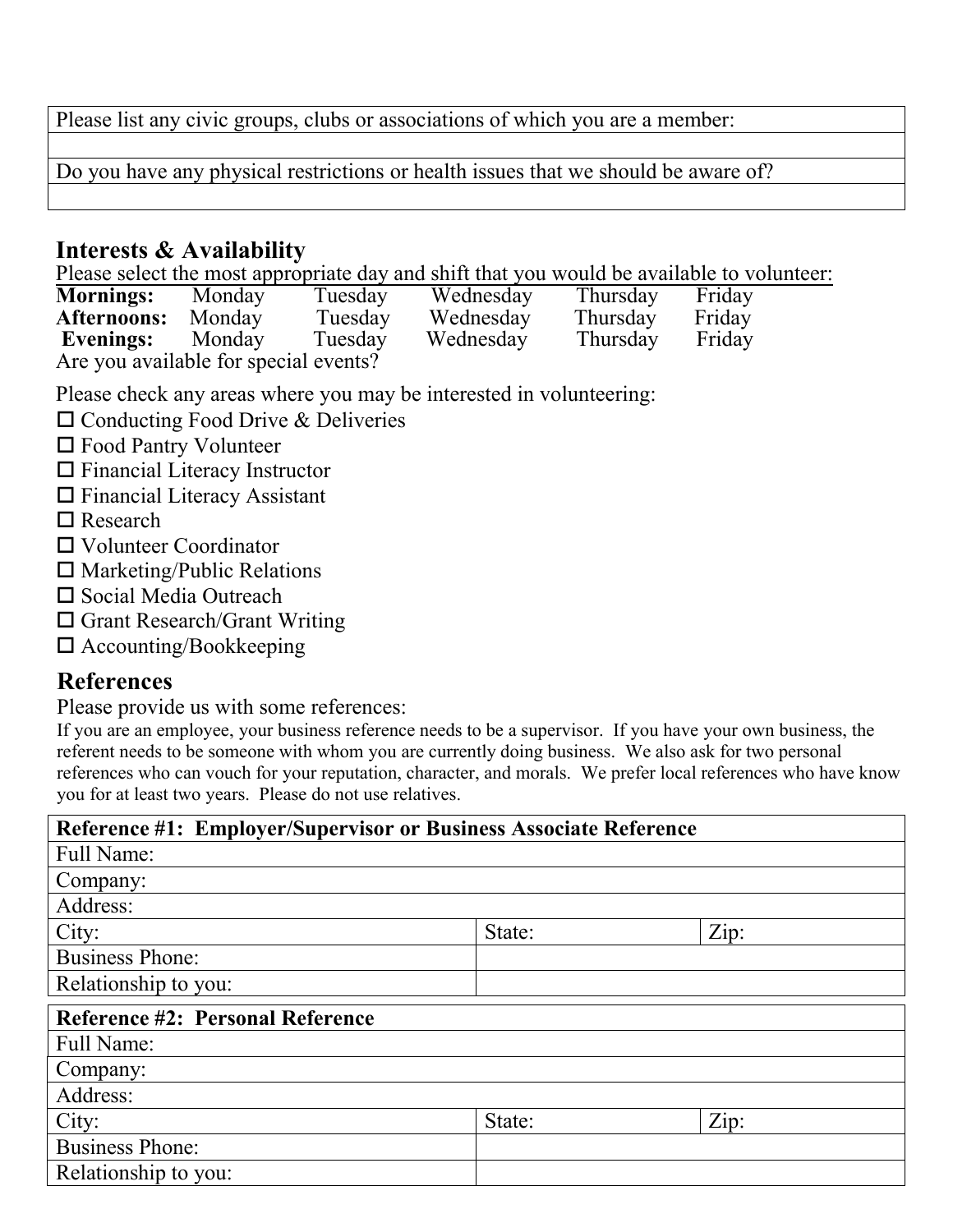| <b>Reference #3: Personal Reference</b> |        |      |
|-----------------------------------------|--------|------|
| Full Name:                              |        |      |
| Company:                                |        |      |
| Address:                                |        |      |
| City:                                   | State: | Zip: |
| <b>Business Phone:</b>                  |        |      |
| Relationship to you:                    |        |      |

Have you ever been convicted plead no contest or plead guilty to a felony or misdemeanor?  $\Box$ Yes  $\Box$ No

| Name of person to contact in case of an emergency |                      |  |
|---------------------------------------------------|----------------------|--|
| Full Name:                                        |                      |  |
| Relationship:                                     |                      |  |
| Home Phone:                                       | Cell/Business Phone: |  |

#### **PLEASE READ BEFORE SIGNING/RETURNING**

I acknowledge that this application becomes the property of Help Me Help You. To the best of my knowledge, the statements made by me on this application are true and complete, and I have withheld nothing which would reflect adversely on my application. I understand that the information that I have provided may be verified, and I give permission to Help Me Help You to make inquiry of others concerning my suitability to act as a Volunteer. I understand that a personal reference check or a criminal background check may be accomplished if that action is deemed necessary. In the course of volunteering, I may be dealing with confidential information and I agree to keep said information in the strictest confidence. In consideration for being permitted to volunteer my services to Help Me Help You, I hereby agree to any and all risks of injury, damage or loss of personal property.

The relationship between Help Me Help You and the volunteer is an "at will" arrangement, and may be terminated at any time without cause by either the volunteer or Help Me Help You.

I, on behalf of myself, my personal representatives, assigns, heirs, and next of kin, do hereby agree to indemnify and hold harmless Help Me Help You, its employees, volunteers or agents (the "Released Parties") from any and all claims or causes of action that may arise out of the performance of my assigned duties as a volunteer. I waive any right of action I have against the Released Parties in consideration of my participation as a volunteer for Help Me Help You.

IT IS MY EXPRESS INTENTION AND THE EXPRESS INTENTION OF THE RELEASED PARTIES THAT THE RELEASE PROVIDED FOR IN THIS AGREEMENT RELEASE THE RELEASED PARTIES FROM THE CONSEQUENCES OF THE ACTS OR OMISSIONS OF THE RELEASED PARTIES, INCLUDING ACTS OF NEGLIGENCE OR ALLEGED NEGLIGENCE, AND INCLUDING WHERE SAME ARE THE CONTRIBUTING CAUSE OFTHE CLAIM.

I understand that volunteering at Help Me Help You may involve, but is not limited to, lifting, carrying, bending, and handling food products, including products containing peanuts and tree nuts. I am expected to follow safety rules and all other rules related to the warehouse. I hereby accept and assume full responsibility for any injury I might suffer while volunteering with Help Me Help You.

I will dress appropriately: wearing sneakers or work boots, long shorts or pants, and a t-shirt or sweatshirt. I will not wear open-toed shoes, because I understand that volunteers wearing open-toed shoes are not allowed in the warehouse and will be asked to leave.

I know that all volunteers must be at least 14 years of age, and if I am under the age of 16, I have to have an adult volunteer with me. I also know that there has to be at least one adult over the age of 18 for every 10 youth under the age of 16.

If I am a minor and there is an injury during my volunteer shift, my parent/guardian authorizes Help Me Help You to seek treatment and to take other action should a medical emergency arise. I and my parent/guardian waive and release my right for damages.

I understand that Help Me Help You accepts no liability for minor volunteers who leave the food pantry location without parental or guardian consent.

I acknowledge that this waiver and release is being signed by me voluntarily, without coercion, duress, or undue influence and with full knowledge of its terms and effects. I have read the above waiver and release of liability and fully understand its contents.

I grant Help Me Help You permission to use my likeness, voice and words in television, radio, film or in any form to promote activities of Help Me Help You.